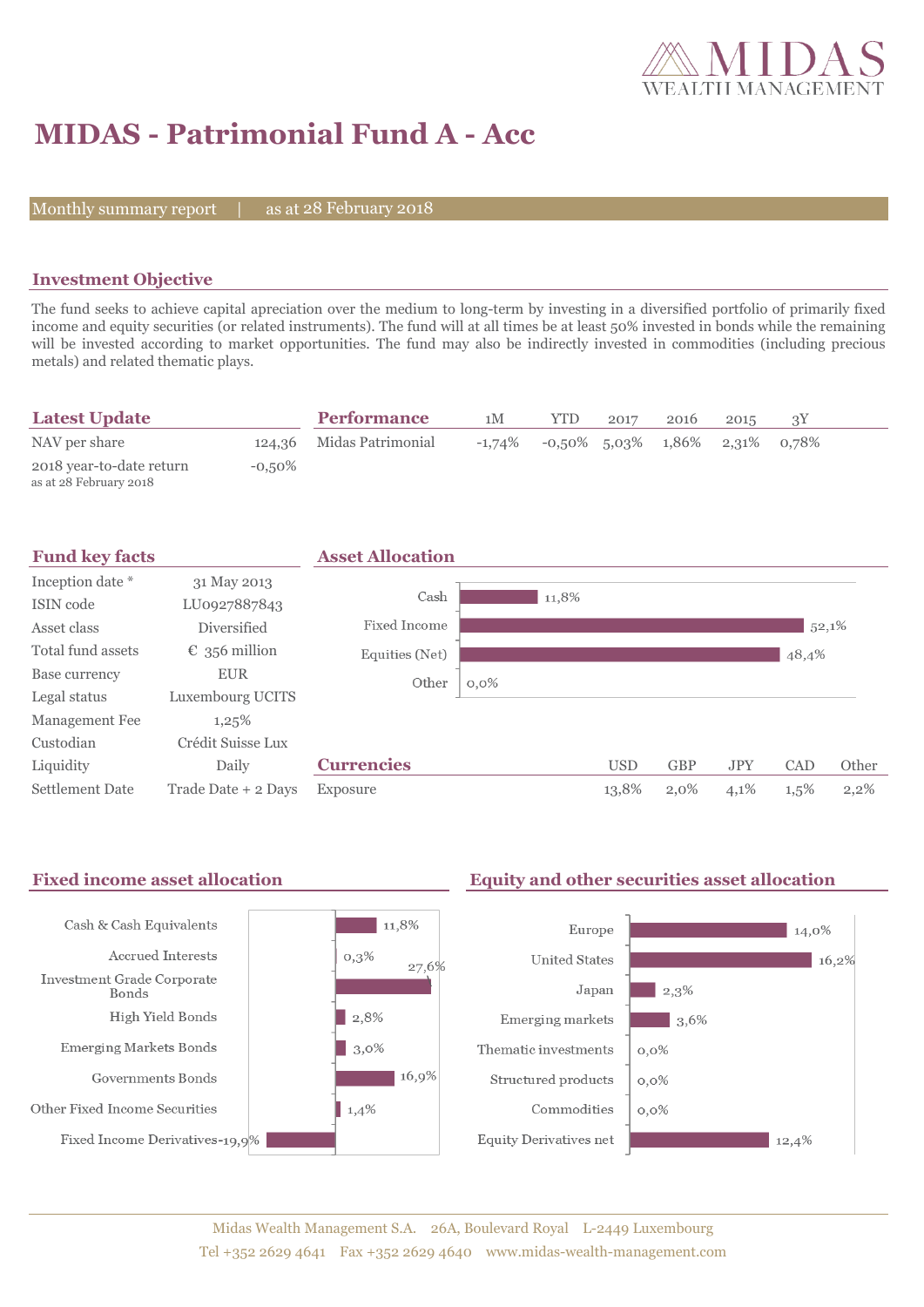

# **MIDAS - Patrimonial Fund A - Acc**

Monthly summary report | as at 28 February 2018

| Top 10 fixed income holdings           | <b>YTM</b> | Rating     | Weight  | <b>Fixed income rating breakdown</b> |
|----------------------------------------|------------|------------|---------|--------------------------------------|
| DEUTSCHLAND REP : DBR 0 1/2 08/15/27   | $0.6\%$    | AAA        | $5,3\%$ |                                      |
| BTPS: BTPS 0.35 11/01/21               | 0,4%       | <b>BBB</b> | 3,6%    | AAA<br>11,1%                         |
| FRANCE O.A.T.: FRTR 0 1/2 05/25/25     | 0,5%       | AA         | 3,1%    | AA<br>6,5%                           |
| HELLENIC T-BILL: GTB 0 04/10/18        | 1,1%       | B          | 2,2%    | 7,0%<br>A                            |
| BOLLORE SA : BOLFP 2 01/25/22          | $1,2\%$    | <b>NR</b>  | $1,7\%$ | <b>BBB</b><br>34,7%                  |
| CELLNEX TELECOM : CLNXSM 2 7/8 04/1    | 2,4%       | $BB+$      | 1,7%    | BB<br>$7,2\%$                        |
| GAZPROMBANK: GPBRU 3.984 10/30/18      | 0,8%       | $BB+$      | 1,7%    | B<br>7.5%                            |
| BANQ FED CRD MUT : BFCM $11/4$ 05/26/2 | $1,2\%$    | A          | 1,7%    | <b>CCC</b><br>$0.0\%$                |
| ILIAD : ILDFP 1 1/2 10/14/24           | $1,5\%$    | <b>NR</b>  | 1,7%    |                                      |
| AB INBEV SA/NV : ABIBB 1.15 01/22/27   | $1,3\%$    | $A-$       | $1,7\%$ | <b>NR</b><br>26,1%                   |

| Sector                  | Weight  | <b>Equity sector breakdown</b>                                                                                                                     |  |  |  |
|-------------------------|---------|----------------------------------------------------------------------------------------------------------------------------------------------------|--|--|--|
|                         |         | <b>Consumer Discretionary</b><br>12,1%                                                                                                             |  |  |  |
| Financials              | $0,9\%$ | Consumer Staples<br>11,0%                                                                                                                          |  |  |  |
| Financials              | $0.9\%$ | Energy<br>1,5,4%                                                                                                                                   |  |  |  |
|                         |         | Financials<br>19,9%                                                                                                                                |  |  |  |
|                         |         | Health Care<br>13,8%                                                                                                                               |  |  |  |
|                         |         | <b>Information Technology</b><br>19,0%                                                                                                             |  |  |  |
|                         |         | Industrials<br>8,7%                                                                                                                                |  |  |  |
| Financials              | 0,7%    | Materials<br>5,4%<br>Telecommunication $\blacksquare$ 1,5%                                                                                         |  |  |  |
| Financials              | 0,7%    | Utilities<br>1,1%                                                                                                                                  |  |  |  |
| <b>Consumer Staples</b> | 0,7%    | Real Estate<br>$\Box$ 2.0%                                                                                                                         |  |  |  |
|                         |         | Consumer Discretionar 0,9%<br>Information Technolog 0,9%<br>Information Technolog 0,8%<br>Information Technolog 0,7%<br>Information Technolog 0.7% |  |  |  |

### **Top 5 funds and other holdings**

| 2,7% |
|------|
| 2,5% |
| 2,3% |
| 1,4% |
|      |